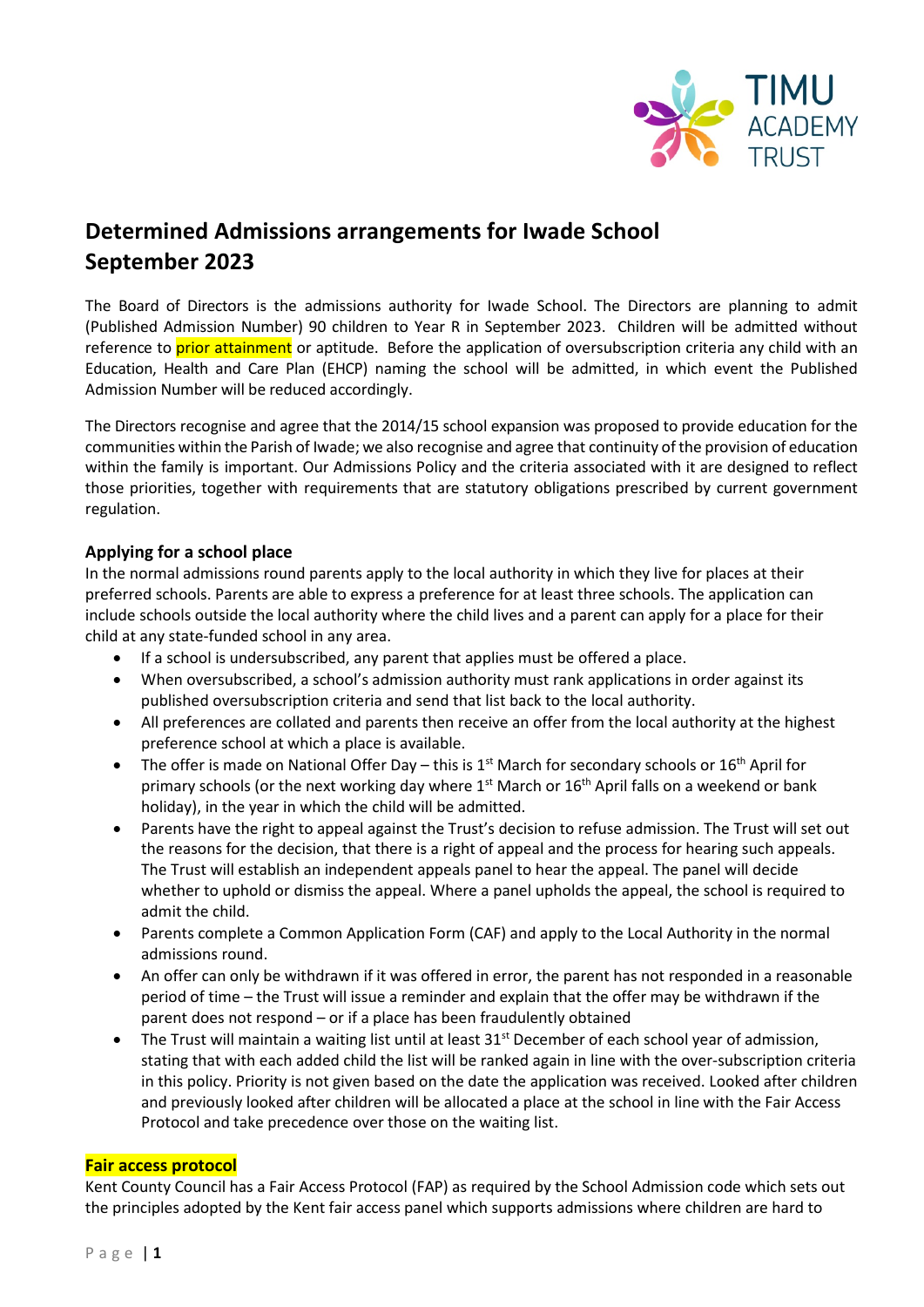place and are unable to access education. This sets out the following criteria for an in year fair access referral which can be found on<https://www.kelsi.org.uk/admissions/in-year-fair-access-protocol> This includes the placing of refugees and asylum seekers such as those under Operation Warm Welcome.

#### **Infant classes**

Infant classes must not contain more than 30 pupils to a single class teacher. Additional children can only be admitted under limited exceptional circumstances. These excepted children are:

- children admitted outside the normal admissions round with Education, Health and Care Plans specifying the school
- Looked after children and previously looked after children admitted outside the normal admissions round;
- children admitted after initial allocation of places, because of a procedural error made by the admission authority or local authority in the original application process
- children admitted after an independent appeals panel upholds an appeal
- children who move into the area outside the normal admissions round for whom there is no other available school within reasonable distance
- children of UK service personnel admitted outside the normal admissions round
- children whose twin or sibling from a multiple birth is admitted otherwise than as an excepted pupil

### **Deferment of Entry for summer born children**

Parents of reception age children have the right to deferment of entry or to take the place up part-time until the term in which the child reaches compulsory school age which is on or after their fifth birthday.

For children who are under compulsory school age, once a school place has been accepted, parents may, if they wish agree with the school a pattern of part time attendance or a deferred start until later in that school year (but not later than the beginning of the summer term). These arrangements should be discussed with the school.

Children born from 1 April to 31 August - summer born children - do not need to start school until the September after their fifth birthday, a full year after they could first have started school.

The only restriction is that the child must secure the offered place by starting school on the prescribed day following his or her fifth birthday (or on his or her fifth birthday if it falls on a prescribed day), but not beyond the beginning of the final term. The prescribed days are  $31<sup>st</sup>$  December,  $31<sup>st</sup>$  March and  $31<sup>st</sup>$  August.

Where a parent delays their child's start until the September after their 5th birthday, they may request their child is admitted out of their normal age group in order to start in reception rather than in year 1. In this situation, the parent should contact the Head of School as early as possible in the admissions around associated with their child's date of birth to request a deferment.

Parents are *not* expected to provide evidence to support their request to defer their application, however where provided it must be specific to the child in question. This might include medical, speech and language or Educational Psychologist reports. There is no legal requirement for this medical or educational evidence to be secured from an appropriate professional, however, failure to provide this may impede a school's ability to agree to deferral. The Trust will consider parent views, information about the child's academic, social and emotional development, medical history and views of a medical professional (where applicable), if the child was born prematurely, any significant developmental delay, views from nursery or any other setting and so on. This is not an exhaustive list.

The Head of School will make a decision on whether the child is admitted to reception or year 1 on the basis of the circumstances of the case and in the best interests of the child concerned and share this with the Board of Directors who are the admissions authority. If refusing a request, the Trust will set our clearly the reasons for their decision so parents can understand why their request has been refused.

Where a parent's request is agreed, the Trust is required to process the application as part of the main admissions round. An application must not be given lower priority on the basis that the child is being admitted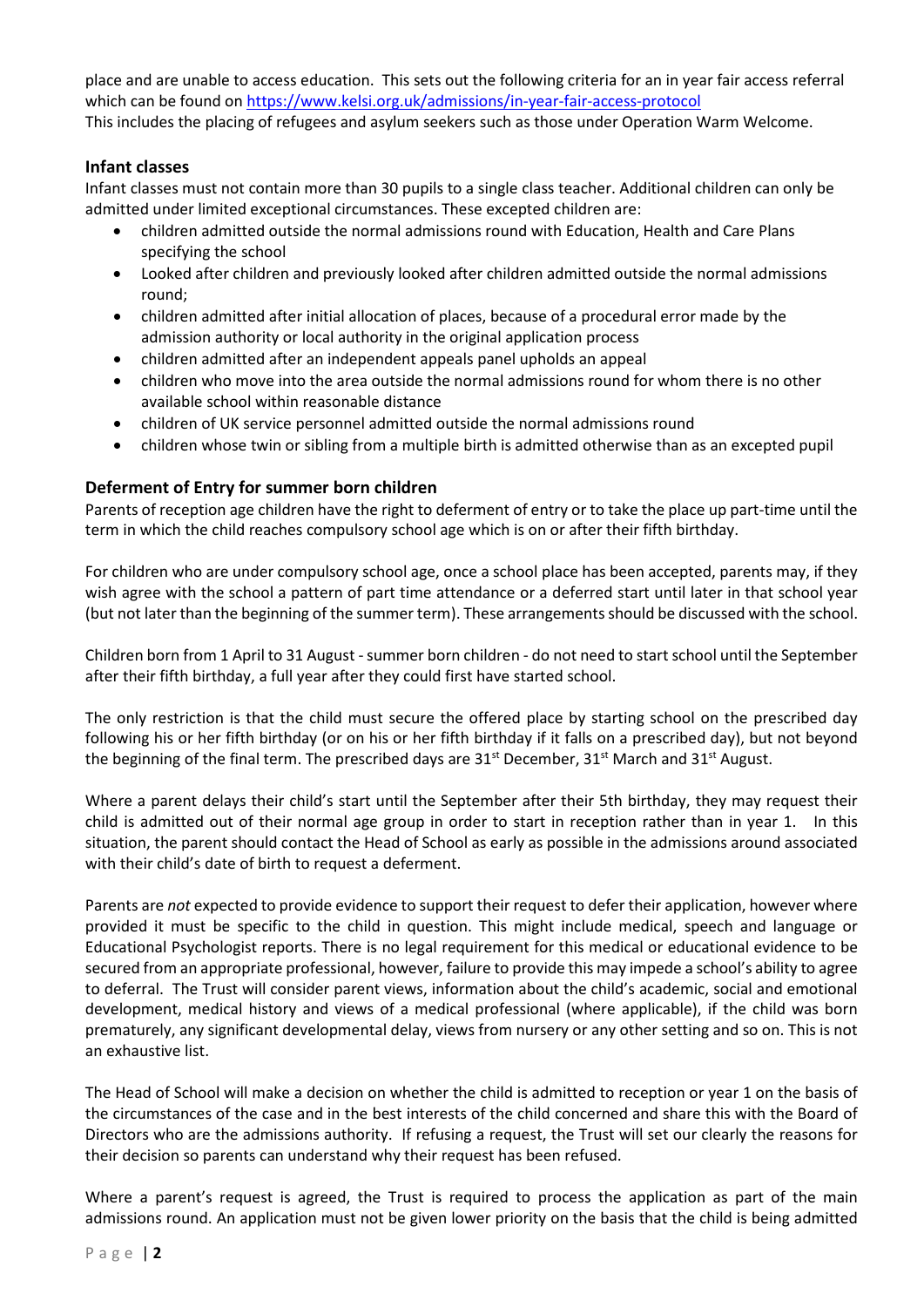out of their normal age group. A deferred application does not guarantee a place in a particular school in the next school year.

Parents are required to complete an application for the normal point of entry at the same time, in case their request is declined. This application can be cancelled if the school agrees to accept a deferred application for entry into Year R the following year.

Deferred applications must be made via paper Casual Admissions Form (CAF) to the LA, with written confirmation from each named school attached. Deferred applications will be processed in the following year, the same way as all applications for the cohort in the following admissions round, and offers will be made in accordance with each school's oversubscription criteria.

Alternatively, a parent delaying their child's start until the September after their 5th birthday, could make an inyear applications for a year 1 place for their child that year. In that case the child would miss reception year and be taught in their normal year group. There is no statutory barrier to children being admitted outside their normal age group, but parents do not have the right to insist that their child is admitted to a particular age group.

#### **Applications for children to be taught outside their expected age group to a new school**

The parent of a deferred summer born child who is admitted into a later year group will need to reapply for education out of year group ahead of moving to a new school such as Secondary. The parent should begin conversations with these school early and to apply for outside year group education when the child's original year group would be applying to transition to a new school.

This means that for a summer born child who started in reception a year later than is usual, parents would apply for a secondary school place and for an out of year group place when the child is in year 5 rather than year 6. Admission authorities must consider these requests in the same way as the original request but must also take into account the fact the child has been educated in a different year group up until this point. For many children, it will be right for them to remain with their adopted year group but it is possible that others may be better off joining their normal year group. All decisions should be made taking the circumstances of the case into account and considering all of the child's needs, including their social and emotional needs. Unless there are sound educational reasons to do otherwise, the assumption should be that children remain outside their normal year group (that is, in the year which they have been educated so far).

### **Moving a summer born child to their normal age group**

Once a child has been admitted to a school it is for the Head of School to decide how best to educate them. In some cases, it may be appropriate for a child who has been admitted out of their normal age group to be moved to their normal age group, but in others it will not. Any decision to move a child to a different age group should be based on sound educational reasons and made by the Head of School in consultation with the parents.

#### **Children of UK service personnel and crown servants**

For families of service personnel with a confirmed posting, or crown servants returning from overseas, the Trust will

- allocate a place in advance of the family arriving in the area (as long as one is available), provided the application is accompanied by an official letter that declares a relocation date. The Trust will not refuse to process an application and must not refuse a place solely because the family do not yet have an intended address, or do not yet live in the area.
- use the address at which the child will live when applying the oversubscription criteria, as long as the parents provide some evidence of their intended address.
- not reserve blocks of places for these children.
- ensure that arrangements in their area support the Government's commitment to removing disadvantage for service children. Arrangements must be appropriate for the area.

#### **In year admissions**

In year admissions are applications made to the school after the first day of a school year to join a year group. Kent Local Authority do not coordinate in-year admissions. Parents should complete an in year application –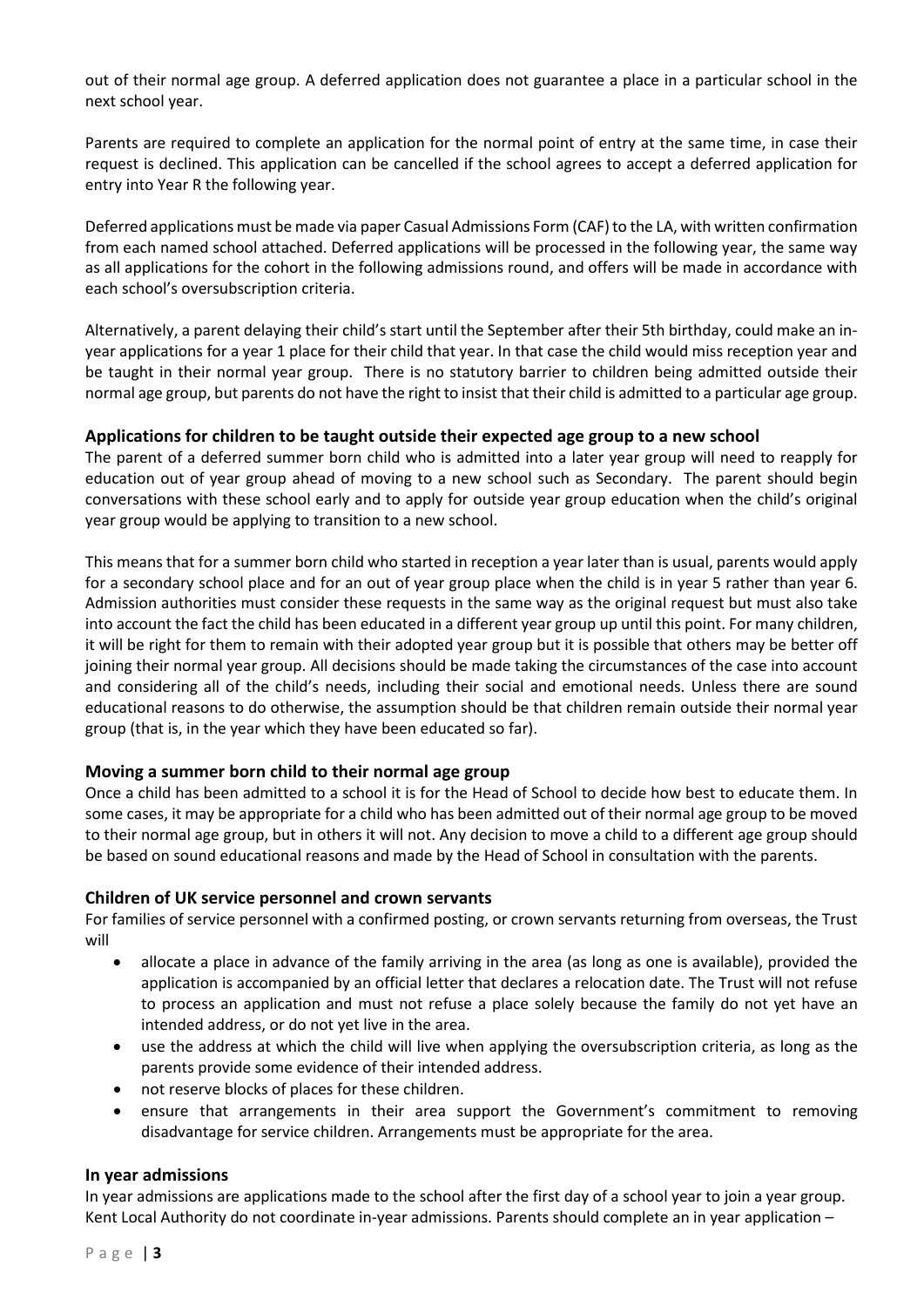se[e Move to a different school -](https://www.kent.gov.uk/education-and-children/schools/school-places/move-to-a-different-school) Kent County Council for the link - and submit it to the school. The school will accept the in-year admission application and it will be processed. This could result in refusal (where the year group is full), the child to be added to the waiting list or acceptance of a school place. Parents have a statutory right to appeal if their application is unsuccessful.

If multiple applications are made for a place, the over-subscription criteria will be applied. The outcome for an in year application will be notified in writing within 10 school days. The Local Authority are also notified within 2 school days.

The Trust may admit a child through an in-year admission which takes the number of children above PAN (Published Admission Number). PAN only applies to the relevant year group and does not mean that the Trust will refuse admission to another year group if PAN has been reached in a different year. However, admission may be refused where the admission of another child would prejudice the provision of efficient education or efficient use of resources.

### **Right to appeal**

When the Trust informs a parent of a decision to refuse their child a place at a school for which they have applied, it will include the reason why admission was refused; information about the right to appeal; the deadline for lodging an appeal and the contact details for making an appeal. Parents are made aware that if they wish to appeal, they must set out their grounds for appeal in writing. The Trust will not limit the grounds on which appeals can be made.

### **Children who have been permanently excluded twice or display challenging behaviour**

Where a child has been permanently excluded from two or more schools there is no need for the Trust to comply with parental preference for a period of two years from the last exclusion.

The twice excluded rule does not apply to the following children:

- children who were below compulsory school age at the time of the permanent exclusion
- children who have been reinstated following a permanent exclusion (or would have been reinstated had it been practicable to do so)
- children whose permanent exclusion has been considered by a review panel, and the review panel has decided to quash a decision not to reinstate them following the exclusion;
- children with Education, Health and Care Plans naming the school.

Admission authorities must not refuse to admit a child on behavioural grounds in the normal admissions round or at any point in the normal year of entry, except for where the above paragraph applies. Where the Trust receives an in-year application for a year group that is not the normal point of entry and it does not wish to admit the child because it has good reason to believe that the child may display challenging behaviour, the Trust may refuse admission and refer the child to the Fair Access Protocol.

*For the purposes of this Code, behaviour can be described as challenging where it would be unlikely to be responsive to the usual range of interventions to help prevent and address pupil misbehaviour or it is of such severity, frequency, or duration that it is beyond the normal range that schools can tolerate. We would expect this behaviour to significantly interfere with the pupil's/other pupils' education or jeopardise the right of staff and pupils to a safe and orderly environment*

This referral to Fair Access Code can only be considered when the Trust has a particularly high proportion of either children with challenging behaviour or previously permanently excluded pupils on roll compared to other local schools and it considers that admitting another child with challenging behaviour would prejudice the provision of efficient education or the efficient use of resources. This cannot be used to refuse admission to looked after children, previously looked after children; and children who have Education, Health and Care Plans naming Iwade School.

The Trust will not refuse to admit a child thought to be potentially disruptive, or likely to exhibit challenging behaviour, on the grounds that the child is first to be assessed for special educational needs.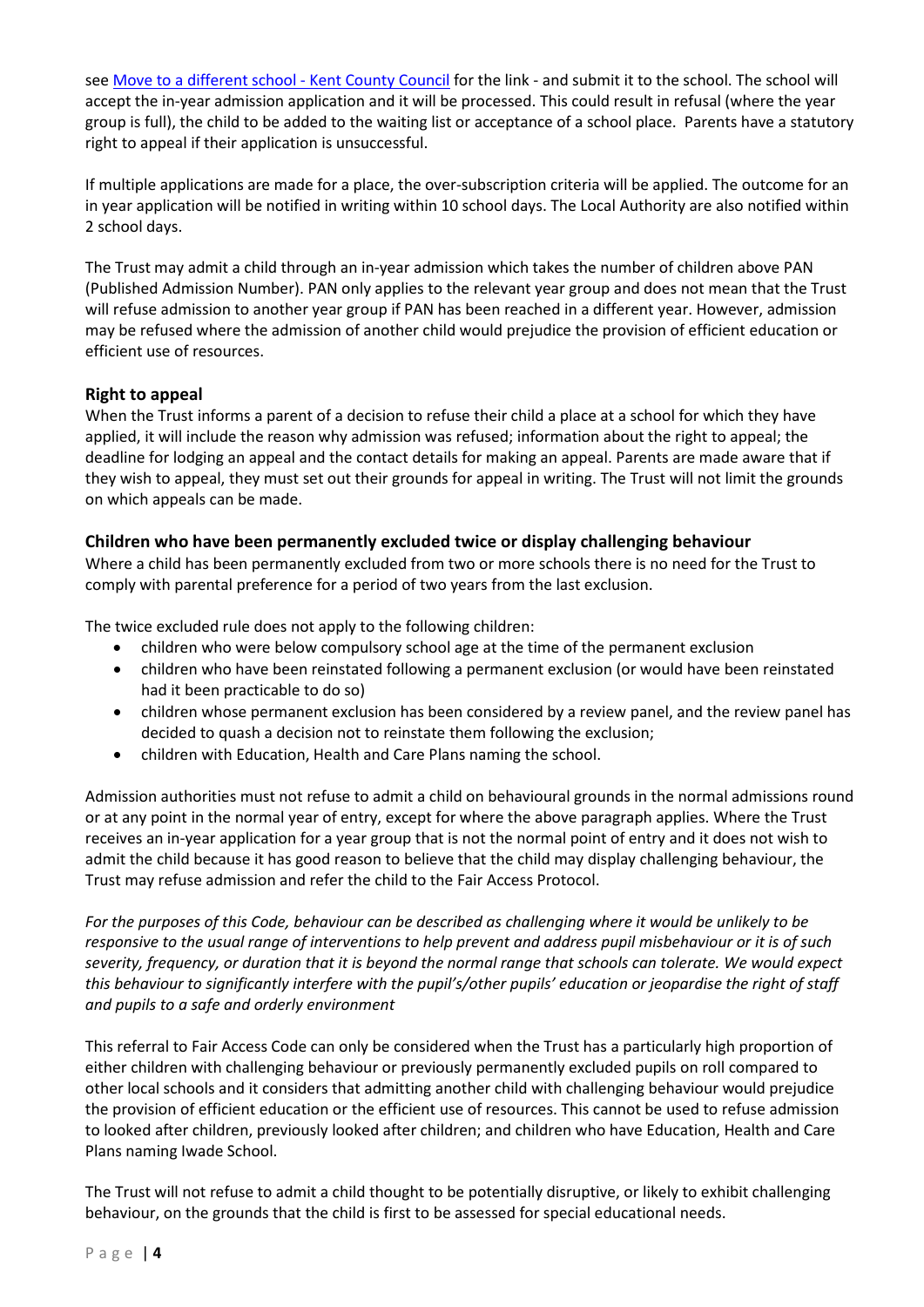# **Over-subscription Criteria**

If applications exceed the number of places available, the oversubscription criteria will be applied in the following order of priority which will also be used if applications within any of the categories exceed places available and it is necessary to decide between them.

Children with EHCP (Educational Health Care Plan) will be admitted if their EHCP names the school.

### *1. Children in Local Authority Care or Previously in Local Authority Care*

This includes any child who is a 'Looked After Child' (LAC) or a child who was Previously Looked After (PLAC):

- A Looked After Child is a child who is either in the care of a local authority in England or outside of England, or being provided with accommodation by a local authority in the exercise of their social services functions
- A PLAC child is one who was looked after in England, or outside of England but ceased to be so because they were adopted, became subject to child arrangements, or special guardianship order.

The Trust complies with Admissions priority for children adopted from state care outside of England [\(publishing.service.gov.uk\).](https://assets.publishing.service.gov.uk/government/uploads/system/uploads/attachment_data/file/1001066/Admissions_priority_for_children_adopted_from_state_care_outside_of_England.pdf) This also sets out what types of evidence may be required to determine eligibility.

Children who were previously looked after outside of England are referred to IAPLAC (Internationally Adopted Previously Looked After Children). This includes children who were PLAC in Scotland, Wales and Northern Ireland. The Trust will consult with the Virtual School Head where needed to confirm evidence being provided is acceptable. If the child is known, the Virtual School Head, additional evidence will not be required from the parents. Any evidence requested is only requested for the purposes of applying over-subscription criteria.

# *2. Sibling*

Children with a sibling attending the school at the time of application. Sibling is defined in these arrangements as children who live as brother or sister in the same house, including natural brothers or sisters, adopted siblings, stepbrothers or sisters and foster brothers and sisters.

- The sibling claim will stand if the family have continued to live at the same house as when the older sibling was admitted into the school, OR
- If the family have moved, and they have moved to within 2 miles of the school, OR
- If the family have moved nearer to the school from where they were living previously.

However, if the family have moved more than 2 miles from the school since the older sibling was admitted, the sibling link is broken.

# *3. Children with Exceptional Compassionate, Social, Medical/Health or Special Access Needs*

Medical, health, social and special access reasons will be applied in accordance with the school's legal obligations, in particular those under the Equality Act 2010. Priority will be given to those children whose mental or physical impairment means they have a demonstrable and significant need to attend Iwade School. Equally this priority will apply to children whose parents'/guardians' physical or mental health or social needs mean that they have a demonstrable and significant need to attend a particular school. Such claims will need to be supported by written evidence from a suitably qualified medical or other practitioner who can demonstrate a special connection between these needs and Iwade School.

# *4. Children of Staff*

Firstly, where the member of staff has been employed by Timu Academy Trust for 2 years or more at the time at which the application for admission to the school is made. Secondly, a member of staff is recruited to fill a vacant post for which, in the opinion of the Directors, there is a demonstrable skill shortage.

# *5. Catchment Area*

Children living within the Parish of Iwade at the time of application, as defined by the following map. The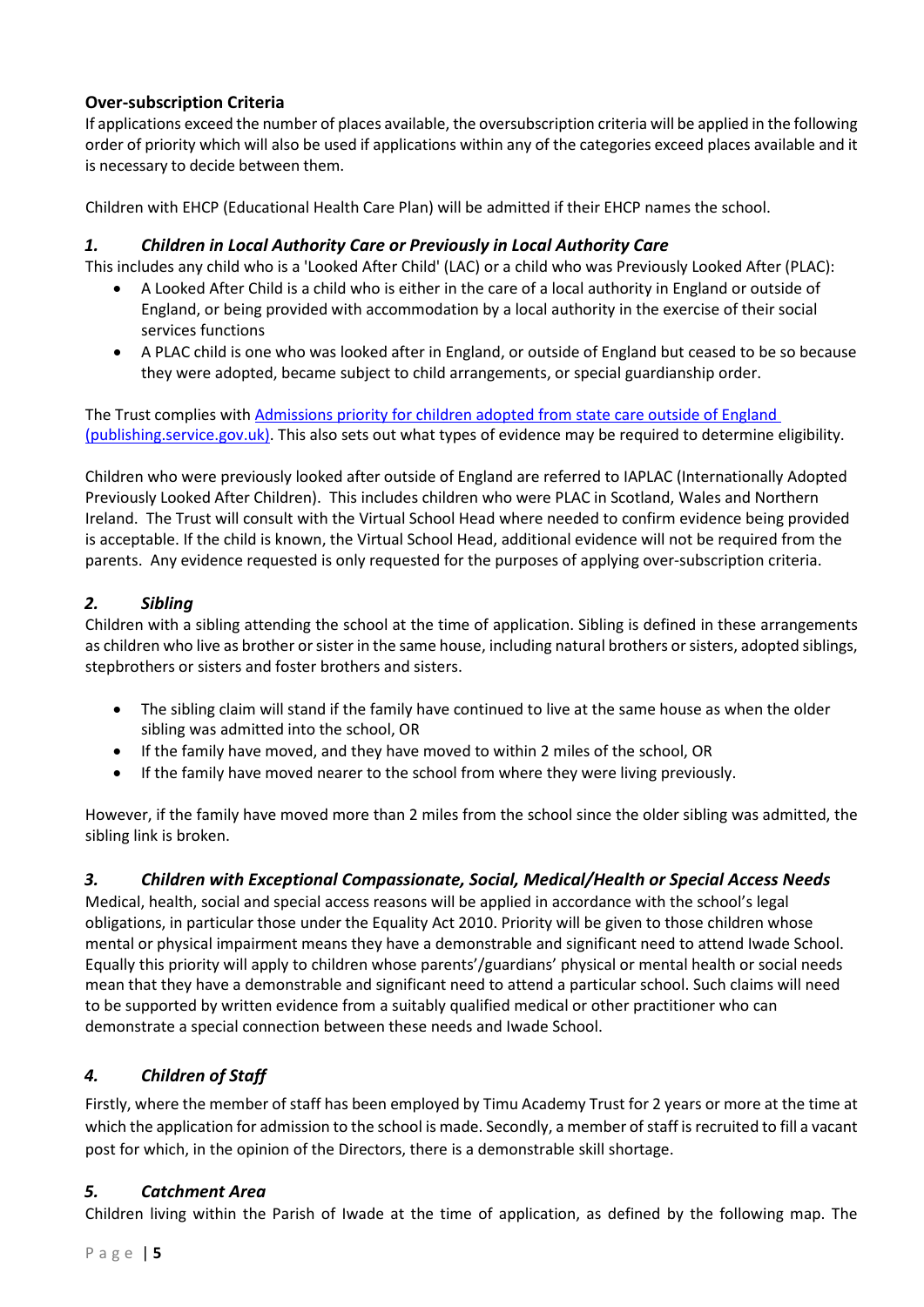Directors define resident to mean those who live or are about to live (having entered into a legally binding contract) within the said parish. The Directors define a child's primary residence as that where the parents are registered on the local authority's Electoral Roll.



Map showing Iwade Civil Parish (CP) boundary and location of Iwade Community Primary School

# *6. All other children*

Remaining places will be offered to children according to how near their permanent residence is to the school, with those living closer to the school receiving a higher priority.

#### **Measuring Distance** *All of the above criteria will be ordered by distance in according with the following:*

We use the distance between the child's permanent home address and the school, measured in a straight line using the National Land and Property Gazetteer (NLPG) address point data. Distances are measured from a point defined as within the child's home to a point defined as within the school as specified by NLPG. The same address point on the school site is used for everybody. The school uses measurements provided by the Local Authority and further information on how distances are calculated, the definition of a child's home address, and how flats are treated for measurement of distance is available in the Admissions Booklets provided by the Local Authority. In the unlikely event that two or more children live at the same distance from the school and in all other ways have equal eligibility for the last available place at the school, then the names will be issued a number and drawn randomly to decide which child is given the place.

Where any waiting list is held, it will be re-ranked, in line with the published oversubscription criteria, every time a child is added.

# *7. Procedures for admissions will be as described in the Local Authority's admissions booklet.*

This document references the statutory School Admissions Code 2014 [School Admissions Code 2014](https://www.kelsi.org.uk/__data/assets/pdf_file/0009/29673/Admissions-Code-2014.pdf)  [\(kelsi.org.uk\)](https://www.kelsi.org.uk/__data/assets/pdf_file/0009/29673/Admissions-Code-2014.pdf) and the [Advice on the admission of](https://assets.publishing.service.gov.uk/government/uploads/system/uploads/attachment_data/file/921254/Guidance_for_admissions_authorities_September_2020.pdf) summer born children Sept 2020 Advice on the admission of [summer born children \(publishing.service.gov.uk\)](https://assets.publishing.service.gov.uk/government/uploads/system/uploads/attachment_data/file/921254/Guidance_for_admissions_authorities_September_2020.pdf)

### **Consultation on admissions**